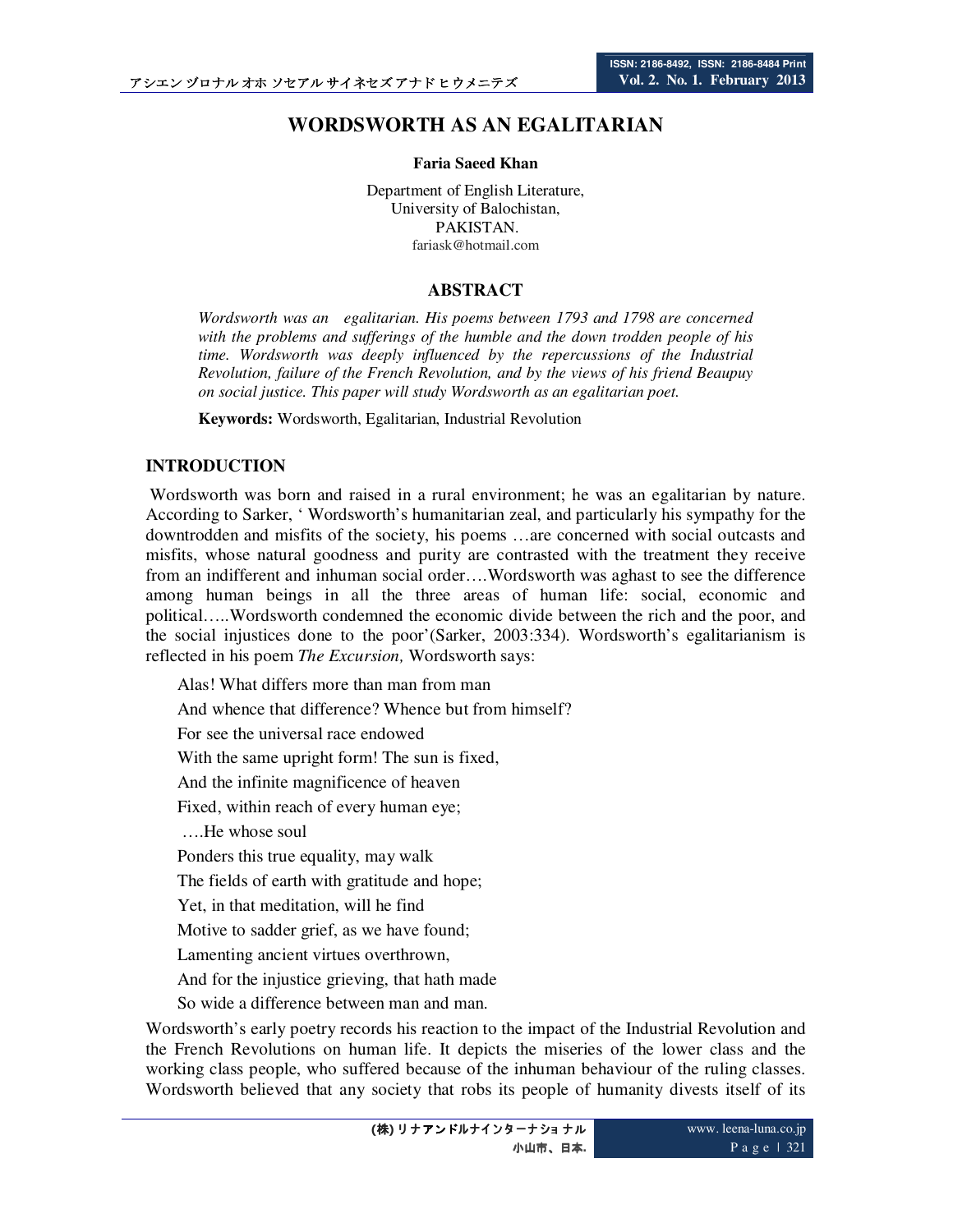values. The Industrial Revolution desensitized English society. In his Preface to the Second Edition of *The Lyrical Ballads***,** Wordsworth asserts that the rise of technology has blunt the mind "to a state of almost savage torpor." . Wordsworth's poetry of 1798 is a record of the social impact of the Industrial Revolution in Britain and the end of what might be called cottage industry. In his poems he narrates the miseries of the lower class people. A hardworking, humble, farming family, needing money, sends the son to work in the 'dissolute city' where 'evil courses' force him to flee overseas. Another rural family falls into hard times and the father resorts to selling himself into the military. He never returns, and his family is trapped in difficulties or the portrait of a 'discharged soldiers' who, after a stint in 'tropic isles,' struggles to make his way home. In these poems and many others like them, Wordsworth depicts the forces of the changing times that marginalize such persons, and feels concerned. In *The Female Vagrant* Wordsworth describes the female vagrant's life, beginning with her childhood, living harmoniously in the Lake District with her father - a farmer and a fisherman. A new landowner ruins them by forfeiture of their fishing rights. The woman expressing her woe says:

My happy father died

When sad distress reduced the children's meal;

Thrice happy! That from him the grave did hide

The empty loom, cold hearth, and silent wheel,

And tears that flowed for ills which patience could not heal.

In Goody *Blake and Harry Gill,* Wordsworth narrates a true story of an old poverty stricken woman who, despite her hard work, cannot keep warm in winter. Wordsworth expresses her woe in these lines:

All day she spun in her poor dwelling,

And then her three hours' work at night!

Alas! 'twas hardly worth the telling,

It would not pay for candle night.

This woman dwelt in Dorsetshire

Her hut was on a cold hill side,

- And in that country coals are dear,
- For they come far by wind and tide

Wordsworth started a literary campaign against the hardhearted laws such as the system of parish relief, which withheld benefits from poor men because they had some property. In *Last of the Flock,* a shepherd shares his plight with Wordsworth and says:

Ten children, Sir had I to feed, Hard labour in a time of need! My pride was tamed, and in our grief I of the parish ask'd relif They said I was a wealthy man; My sheep upon the mountain fed, And it was fit that thence I took Whereof to buy us bread:'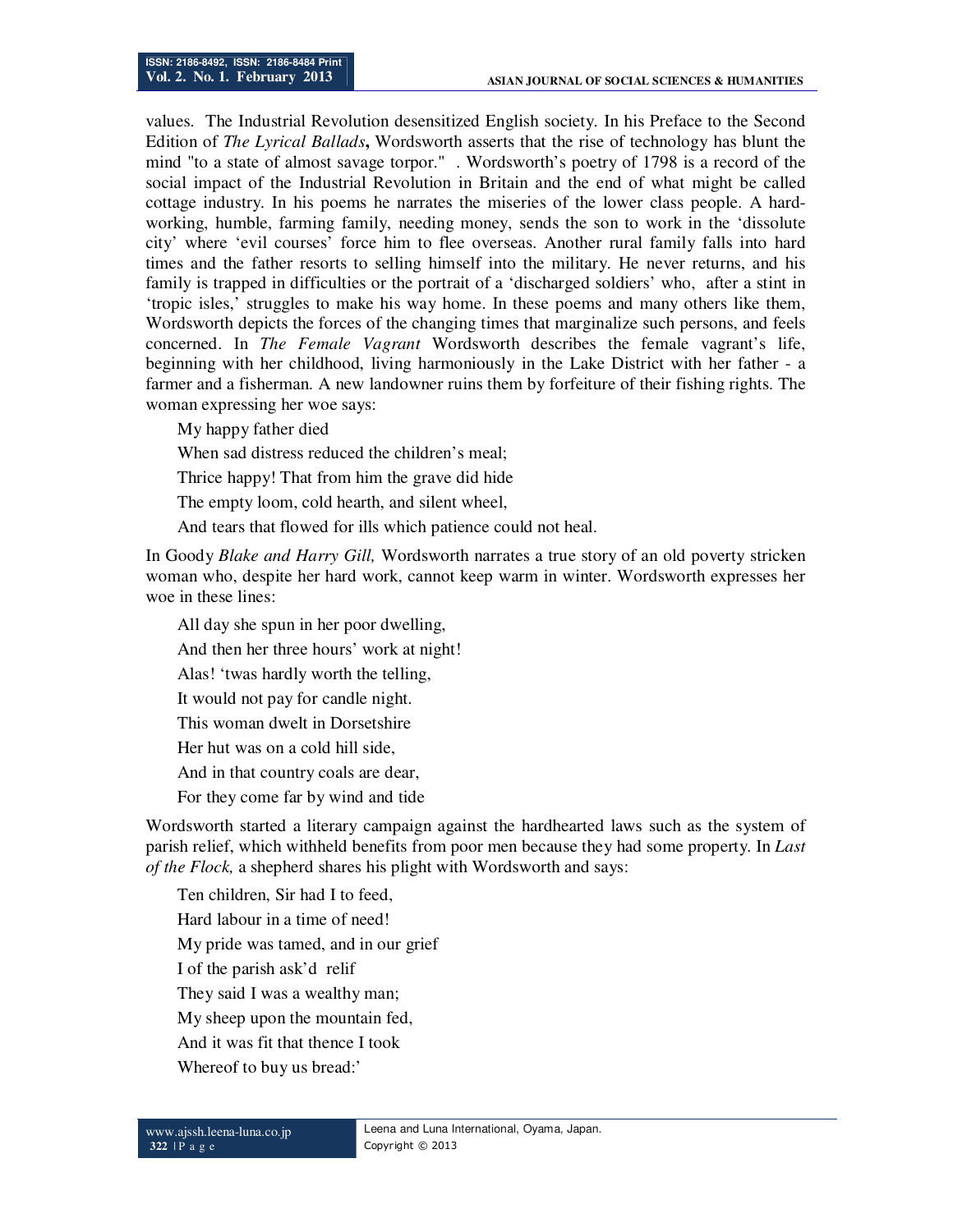'Do this; how can we give to you,' they cried, 'what to the poor is due?' I sold my sheep as they had said, And brought my little children bread, And every week, and every day, My flock, it seemed to melt away.

The old economy seemed to be falling apart. Men and women faced the need to build new systems of discipline and order or reshape older systems. Wordsworth was concerned about the heartlessness of urban industrial society which generated new problems for the masses such as soulless industrialism, economic egoism, utilitarianism and materialism. Political economist were of the view that only those people who show profit are important and people who are poor and old or ill should be shut away because they are of no use to the society *In The Old Cumberland Beggar*, Wordsworth rebukes such political economists. He believes that old men are not to be deemed useless no matter how feeble, purposeless and helpless. Wordsworth expresses his concern for the old and poor in these words:

But deem not this man Useless\_ Statesman! Ye Who are so restless in your wisdom, ye Who have a broom still ready in your hands? To rid the world of nuisances; ye proud, Heart swoln, while in your pride ye contemplate Your talents, power, or wisdom, deem him not A burthen of the earth!' Tis Nature's law That none, the meanest of created things, Of forms created the most vile and brute, The dullest or most noxious, should exist Divorced from good- a spirit and pulse of good, A life and soul, to every mode of being Inseparably linked. Then be assured That least of all can aught- that ever owed The heaven-regarding eye and front sublime What man is born to-sink, howe'er depressed? So low as to be scorned without sin; Without offence to God cast out of view; Like the dry remnant of a garden-flower

Whose seeds are shed, or as an implement

Wordsworth's poetry is socially and politically conscious. Purkis is of the view that 'Wordsworth was a political apostate, his social interests will always remain as evidence of his humanity' (Purkis, 2003:68). Wordsworth raised the slogan of 'Equality' among all human beings. The sight of the oppressed people distressed him. He was hurt to see that all men were not equal in enjoying privileges, though they were born equal. He differentiated men only on the basis of humanity. For him all distinctions and differences were superficial and artificial. He looked beyond all distinctions and felt the heart of man. In his poem *The Convict,* Wordsworth reveals that freedom is one of the primary laws of human nature. The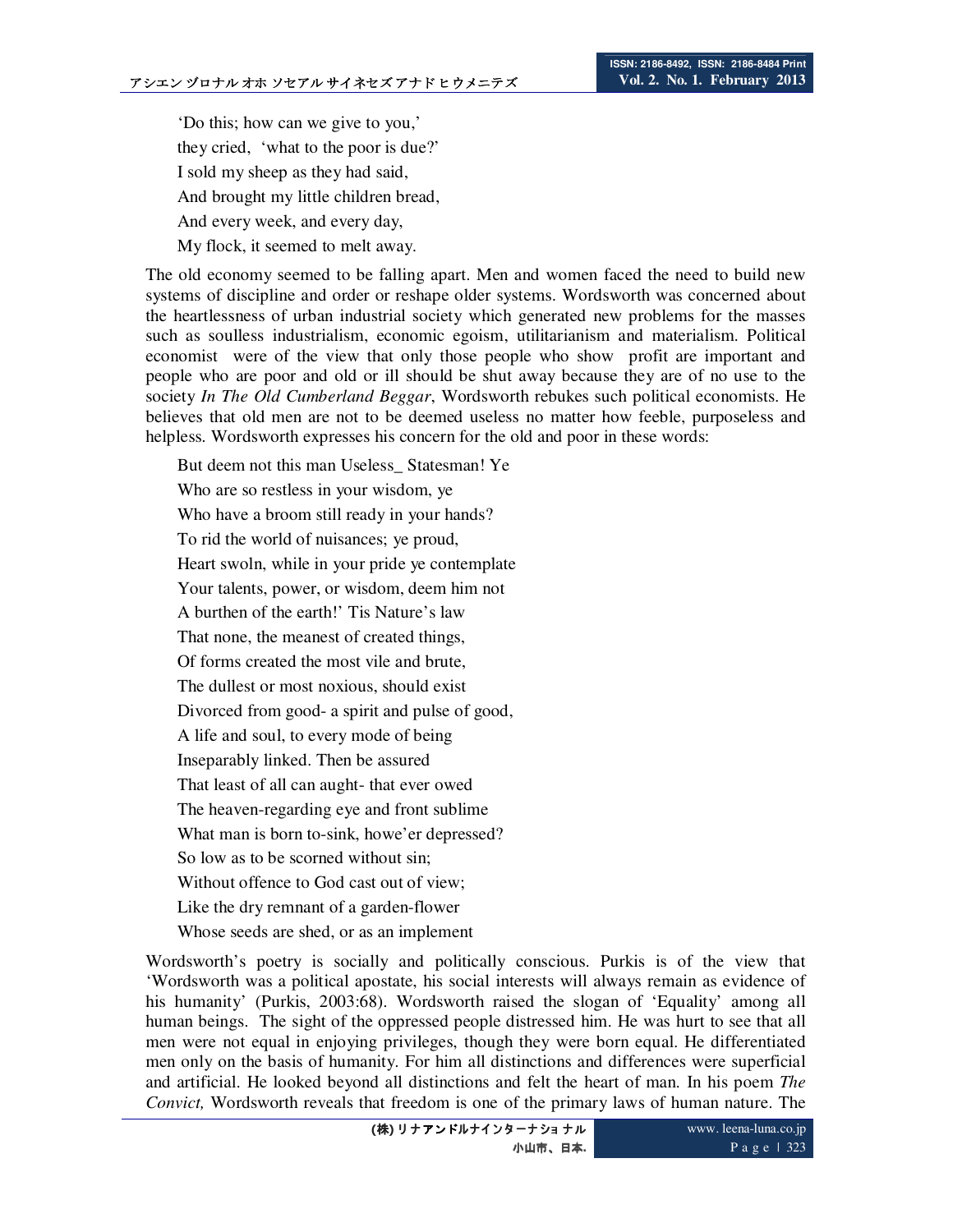poem begins with beautiful description of dusk in which 'The glory of evening was spread through the west.' The mood of the poem changes as the poet enters the convict's cell. The poet explains that as he is free he is allowed to enjoy the beauties of nature but the convict's soul is restraint by the prison cell. Wordsworth in this poem compares the convict with the oppressed masses who are helpless in front of their monarchs and the ruling class. The injustice of the oppression is enhanced by the comparison of convict's situation with that of monarch. The convict's bones are consumed and his life blood is dried. He is unable to forget the mistakes of his past and pays for them dearly. This is contrasted with a monarch whose crimes are forgiven as 'All soothers of sense their soft virtue shall yield, And quietness pillow his head.' The hypocrisy of the cold and materialistic world is clear. The convict's ' life blood is dried' by his feeling of guilt in the imprisonment, while the monarch is soothed and any sense of guilt is forgotten. The convict's situation is a commentary on the monarchy and oppression of the poor. Like Wordsworth, Carlyle's in his works describes the period as Mechanical Age, reflecting his belief that machine is the dominant symbol of his era, one representing a profound change in both the physical and mental activities of the society. He discusses encroachment of materialistic thought into the spiritual aspects of life. He sets the stage for the social-problem novels of the mid-nineteenth century. Similarly Charles Dickens's realistic and ironic depictions of industrial towns in Hard Times underscored the deleterious effects of urbanization on the working class. Works by Benjamin Disraeli, Elizabeth Gaskell, the Brontë sisters, and W. M. Thackeray also presented accurate accounts of the industrialism of Victorian society. Friedrich Schiller argued that the machine was a threat to individual freedom and a destructive force on contemporary culture. Social critics such as Carlyle, John Ruskin, Matthew Arnold, and Henry Adams examined the cultural changes that accompanied the machine; novelists like Charles Dickens provided a realistic treatment of modern working conditions

The sufferings and the oppression of the French people caused sorrow and concern in the heart of every sensitive soul in Europe. Wordsworth was one of the staunch supporters of the Revolution in France. He had a close experience with the Revolution of 1791. But the tragic aftermath of the Reign of Terror and Napoleonic wars cooled his revolutionary zeal. Even though he never accepted political or social oppression, in the eyes of the radicals he became known as a traitor. According to Walsh:

Wordsworth's radicalism was an attitude of mind…

By variety of circumstances- by an aversion to the aristocracy...

By the independent character of the small landholders amongst

whom he had passed his early years; by his experiences in France

and his tutelage at the hands of the soldier

Beaupuy… (Walsh, H.J, 1963:10)

Wordsworth viewed the outbreak of the French Revolution as a momentous event. It was a moment of great rejoicing for him. Wordsworth's revolutionary zeal was infused with his spirit of love for humanity. For him, it was a blessing to be alive on that occasion. Wordsworth, expresses his joy over the change and says,

'Oh! Pleasant exercise of hope and joy!' Pinion was of the view that:

Wordsworth's poems communicate some of

The romantic intoxication he experienced thirteen years

earlier in France. Its tragic sequence of events is movingly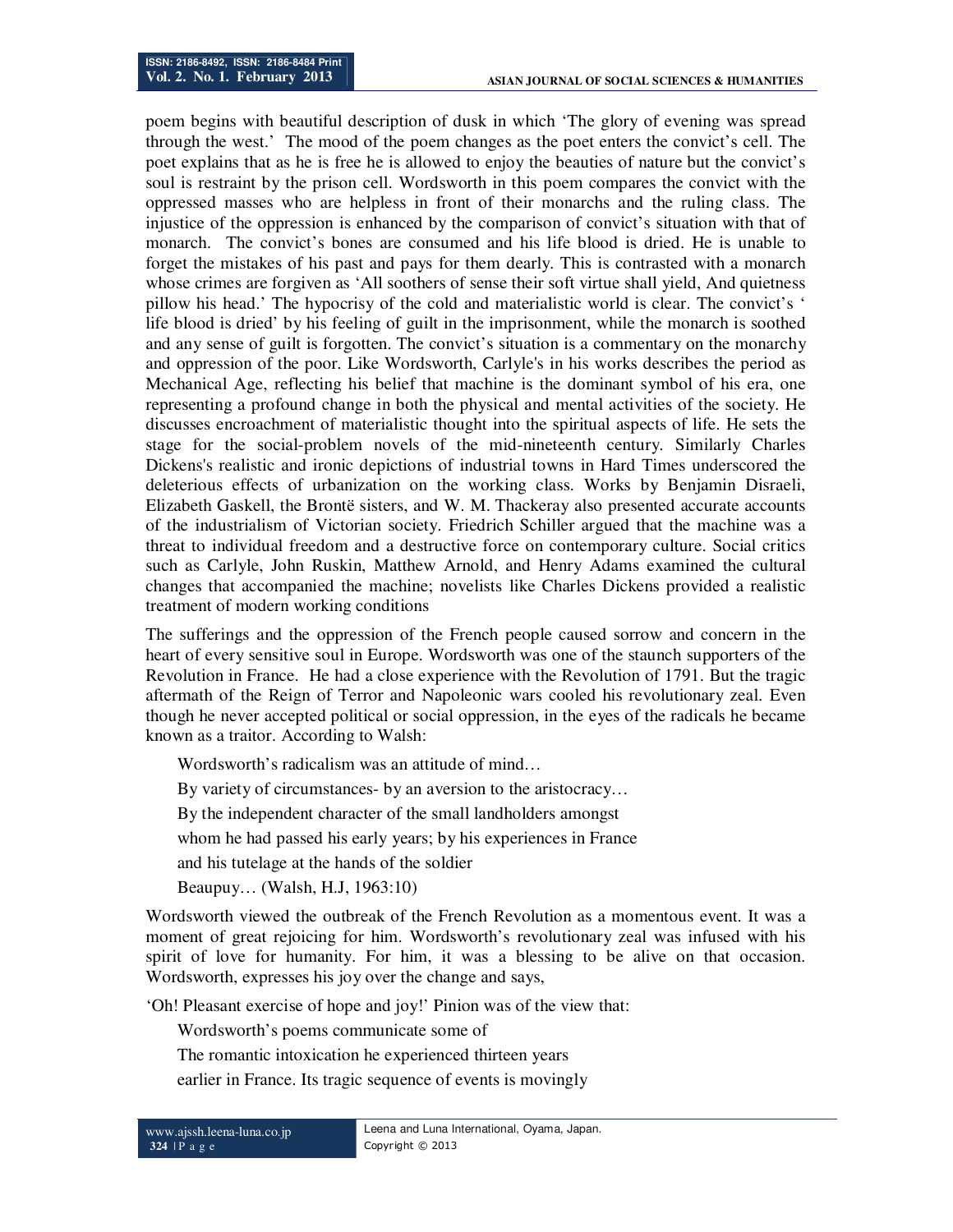and more effectively narrated than some critics allow.' (Pinion, 1984:34)

Wordsworth attacked the hypocrisies and cruelties of the ruling classes. He was in France during 1791-92. Captain Beaupuy became one of his closest friends in France.. According to Johnston:

Beaupuy was happy to meet an Englishman in Blois, especially one so ripe for the final states of conversion to the good cause…… Wordsworth was of roughly the same class and educational background made him all the more attractive to the busy young captain.(Johnston,1998:302)

Wordsworth idealized Beaupy. In his company Wordsworth became an ardent republican. He says that his 'heart was all given to people and his love was theirs.' The two friends walked along the forest tracks. Beaupuy's stories of the past wrongs of the rulers grieved the poet. Many sights of human sufferings in France due to poverty and political oppression made Wordsworth believe that the spirit of revolution was unconquerable. He saw listing of young patriots as they bade farewell to loved ones before posting to the frontiers. Wordsworth says:

.. Meantime, day by day, the roads

Were crowded with the bravest Youth of France,

And all the promptest of her Spirits, link'd

In gallant Soldiership, and posting on

To meet the War upon her Frontier Bounds.

Yet at this very moment do tears start

Into mine eyes;….(263-270)

Beaupuy discussed with Wordsworth all the important issues of the time. Pinion says:

His influence on Wordsworth never faded;

.…..he strengthened the poets belief in common

man, 'Man he loved as man,' however mean and obscure;

he believed in the nobility of his nature, a God

given gift which made him capable of seeing

clear truth and of building liberty.' (Pinion, 1984:35)

 When Britain declared war on the Republic Wordsworth felt disgusted. He hated the King's policy for attacking the newly formed Republic. He was an true republican and in his sonnet *Dedicated to Liberty and Order* encouraging the revolutionaries, he writes:

People your chain are serving link by link

Soon shall the rich be leveled down the poor

Let us break forth in tempest now or never!

Similarly in his poem, *Salisbury Plain***,** he says:

Heroes of Truth pursue your march, up tear

Th' Oppressor's dungeon from its deepest base;

High o'er the towers of Pride undaunted rear

Resistless in your might the Herculean mace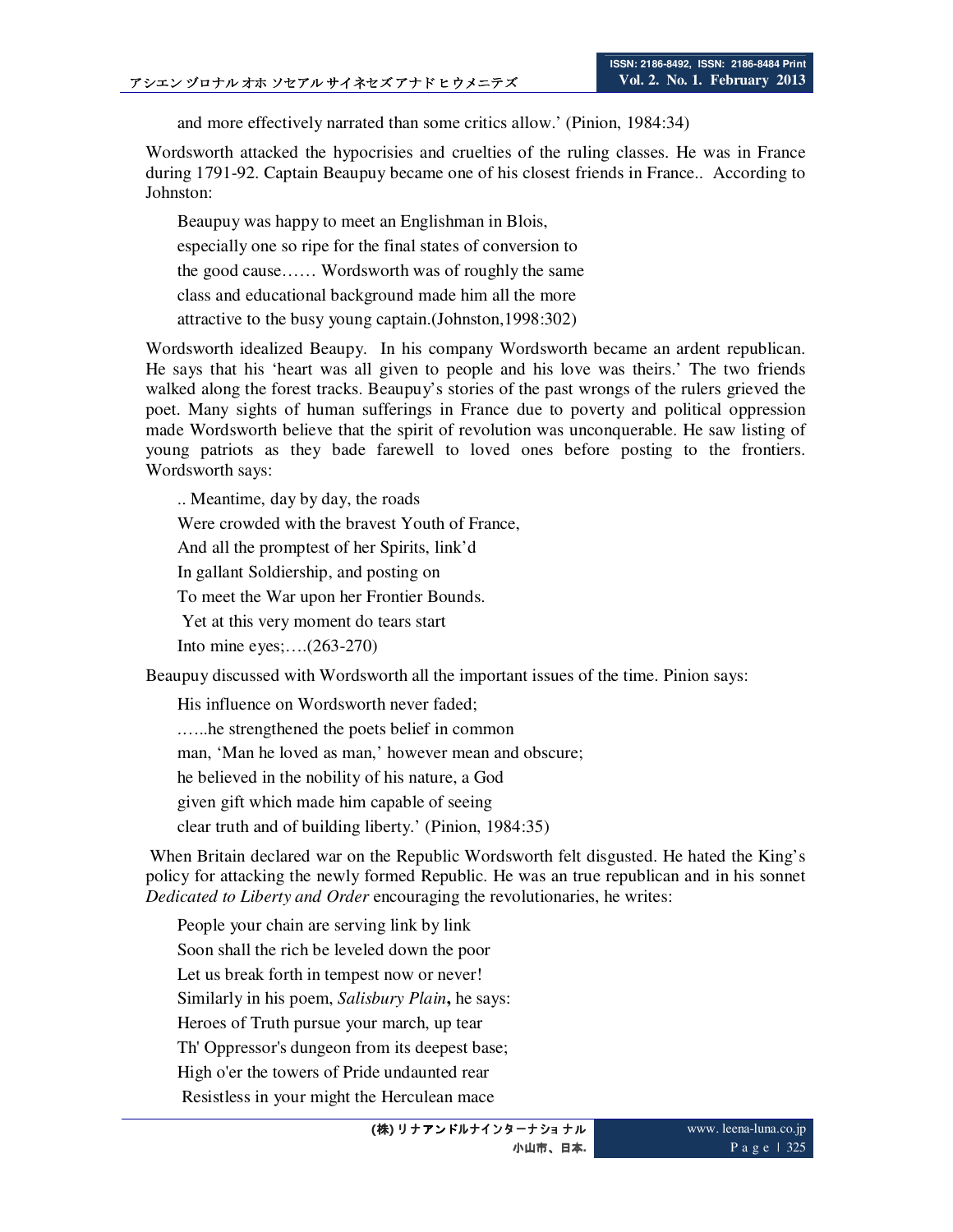Of Reason; let foul Error's monster race

Dragged from their dens start at the light with pain

And die; pursue your toils, till not a trace

Be left on earth of Superstition's reign,

Save that eternal pile which frowns on Sarum's plain.

 In his poems he depicted gruesome war scenes. In *The Female Vagrant*, the vagrant woman narrates her tragic story and says:

All perished –all, in one remorseless year

Husband and children! one by one, by sword

And ravenous plague, all perished.

When the French Revolution passed into terror and power went into the hands of mob. The king was condemned to death and guillotined. First the royalist were beheaded then the moderate Girondins. More than thousand individuals were guillotined in forty- seven days. The insensitivity of the radicals disappointed the poet. He was frightened after witnessing the inhumanity of the mob.

In different prisons, churches, and convents, the mob amused themselves with their victims, and formed a mock Tribunal. Some idea of these infamous proceedings may be collected from the following barbarities exercised on the old Cardinal DE LA ROCHEFAUCAULD. His hands and feet were tied together; and the mob ordered him to acknowledge that during his whole life he had never believed in God, but had been a hypocrite. He made no answer. The mob then said, if you believe in God, we give him, the Virgin Mary or her bastard John, five minutes to release you; and so saying they cut him to pieces.

Other prisoners were asked what they did when they were last with their wives, mistresses, and such other indecent, vaunting expressions. Others again were asked what they thought their parents at Coblentz would say on hearing of their death, &c. Questions of this nature were particularly put to the women.

The mob ordered one of the Swiss solders to dress the hair of a young Swiss officer, a very handsome young man; and when it was done, they ordered him with a hand-saw to take off his head, and to be cautious not to spoil his headdress, saying it was too fine a head to put upon a pike, but to the best advantage. The soldier refused to obey, and was immediately cut to pieces; and two women sawed the officer's head from his body. He was not heard to make the least complaint, and it was near an hour before the head was quite off.

At the Place Dauphin, the mob had made a fire, and before it several men, women, and children were roasted alive. The countess PERIGNAN with her two daughters, the daughters first, and the mother after, were stripped of their cloaths, washed with oil, and roasted alive, while the mob were singing and dancing round the fire, and amusing themselves with their cries and sufferings. After the repeated prayers of the eldest girl, not more than 15 years old, that some one would with a sword or a pistol put an end to her horrid existence, a young man shot her through the heart, which so irritated the mob, that they immediately threw him into the fire, saying, he should suffer in her place. When the mother was roasted, the mob brought six priests to the same fire and then cutting some flesh from the body, ordered the Priests to eat it. They all of them approached the horrid scene with their eyes shut, and did not speak a word in answer. The mob directly undressed the eldest of them, a man about 60, and roasted him; saying, they perhaps might like the flesh of their friends better than that of the Countess.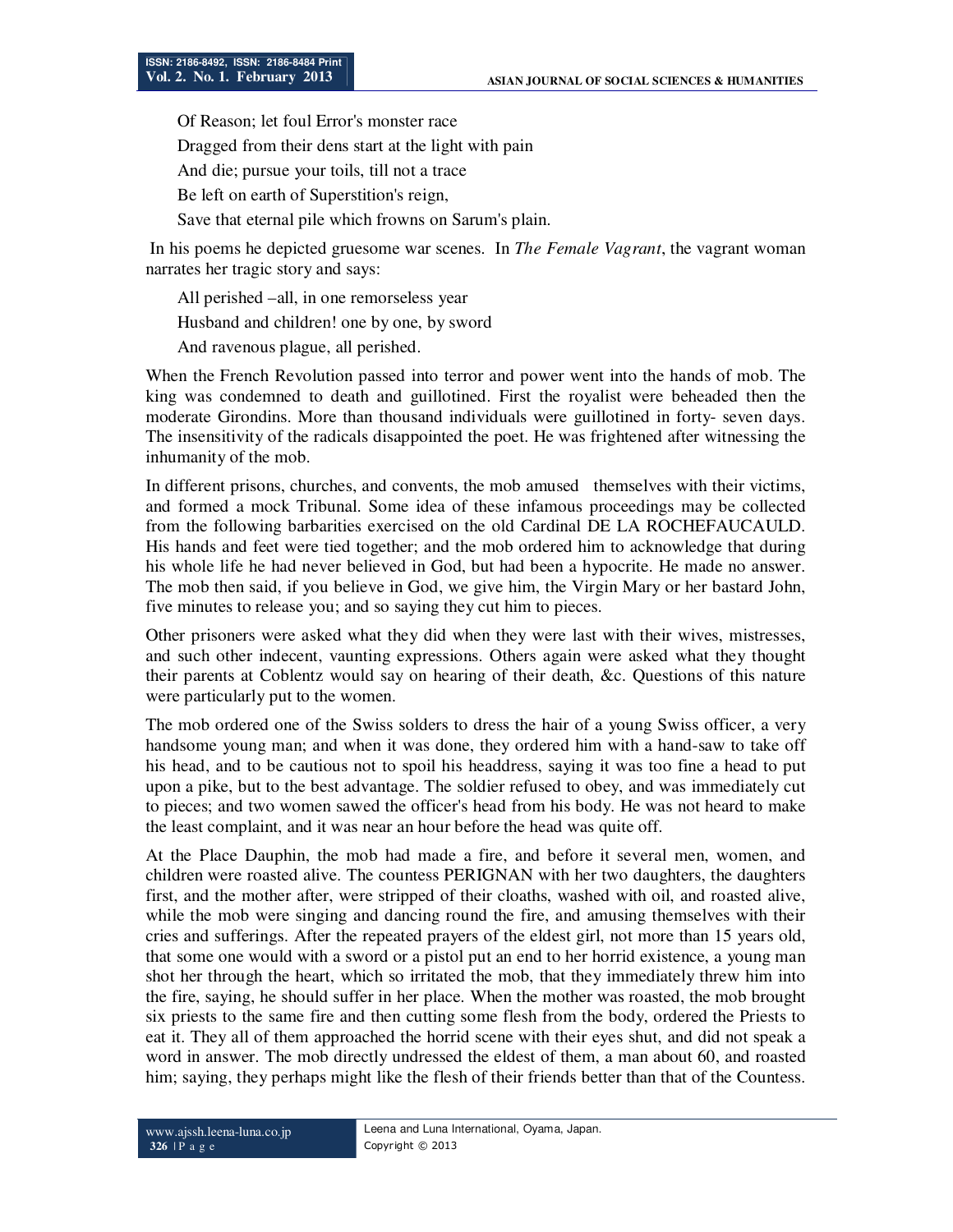The other five instantly threw themselves into the fire, and were burnt to death, embracing each other; and though the mob did every thing they could to get them out of the fire, in order a little to prolong their sufferings, they could not effect it, as the fire was extremely fierce. This happened about ten o'clock on Monday night. (Times , 1979). Wordsworth was extremely disappointed and scared. Expressing his fears in *The Prelude*, he says:

But that night I felt most deeply in what world I was, What ground I trod on, and what air I breathed. High was my room and lonely, near the roof Of a large mansion or hotel, a lodge That would have pleased me in more quiet times; Nor was it wholly without pleasure then. With unextinguished taper I kept watch, Reading at intervals; the fear gone by Pressed on me almost like a fear to come. I thought of those September massacres, Divided from me by one little month, Saw them and touched: the rest was conjured up From tragic fictions or true history, Remembrances and dim admonishments. The horse is taught his manage, and no star Of wildest course but treads back his own steps; For the spent hurricane the air provides As fierce a successor; the tide retreats But to return out of its hiding-place In the great deep; all things have second birth; The earthquake is not satisfied at once; And in this way I wrought upon myself, Until I seemed to hear a voice that cried, To the whole city, "Sleep no more."

Wordsworth felt that the ideals of the revolution had been betrayed so he ceased to support the Revolution. In *A Letter to the Bishop of Llandaff,* illustrates his argument with historical detail. In rebutting the Bishop's support of the British Constitution, Wordsworth states,

You say "I fly with terror and abhorrence even from the altar of liberty when I see it stained with the blood of the aged, of the innocent, of the defenceless sex; of the ministers of religion, and of the faithful adherents of the fallen monarch." What! Have you so little knowledge of the nature of man as to be ignorant, that at a time of revolution is not the season of true Liberty. Alas! The obstinacy & perversion of men is such that she is too often obliged to borrow the very arms of despotism to overthrow him, and in order to reign in peace must establish herself by violence. . . . Political virtues are developed at the expense of moral ones; . . . It is the province of education to rectify the erroneous notions which a habit of oppression . . . may have created . . . ; it belongs to her to create a race of men who, truly free, will look upon their fathers as only enfranchised.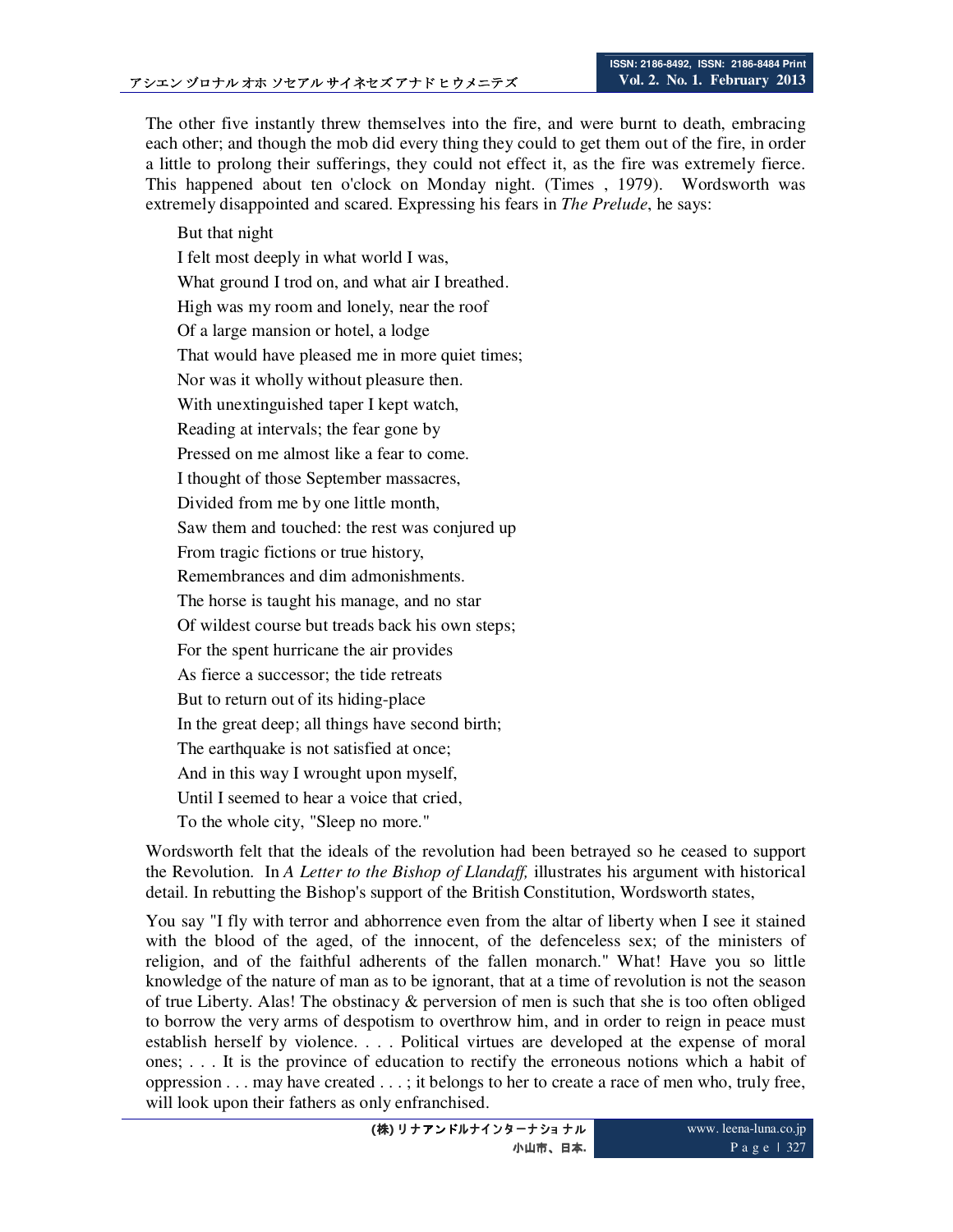#### (http://www.arts.ualberta.ca/~dmiall/TinternRev/Ames\_3.htm)

In 1794, under the leadership of Nepoleon Bonaparte France began to take away the liberty of other countries. In one of his sonnets *Napoleon as Fallen Angel* he writes:

Look now on that Adventurer who hath paid

His vows to fortune; who, in cruel slight

Of virtuous hope, of liberty, and right,

Hath followed wheresoe'er a way was made

By the blind Goddess; —ruthless, undismayed;

And so hath gained at length a prosperous Height,

Round which the Elements of worldly might

Beneath his haughty feet, like clouds, are laid.

O joyless power that stands by lawless force!

Curses are his dire portion, scorn, and hate,

Internal darkness and unquiet breath;

And, if old judgments keep their sacred course,

Him from that Height shall Heaven precipitate

By violent and ignominious death.

After the failure of the French revolution, Wordsworth was disillusioned. He realized that his belief in the Golden Age was ending in horror and atrocities in. He blamed the French people for Napoleon's rise to power in Calais, August, 1802, he says:

Ye men of prostrate mind,

A seemly reverence may be paid to power;

But that's a loyal virtue, never sown

In haste, nor springing with a transient shower:

When truth, when sense, when liberty were flown,

Shame on you, feeble-heads, to Slavery prone!

Wordsworth was extremely disappointed. In *The Prelude* he writes:

Domestic carnage now filled all the year

With Feast-Days; the old Man from the chimney- nook,

The Maiden from the bosom of her Love,

The Mother from the Cradle of her Babe,

The Warrior from the Field, all perish'd, all,

Friends, enemies, of all parties, ages ranks,

Head after head, and never heads enough

For those that bade them fall: ..(BK X, 336-342)

Lamenting the time in *The Prelude* and writes:

It was a lamentable time for man

Whether a hope had e'er been his or not,

A woeful time for them whose hopes did still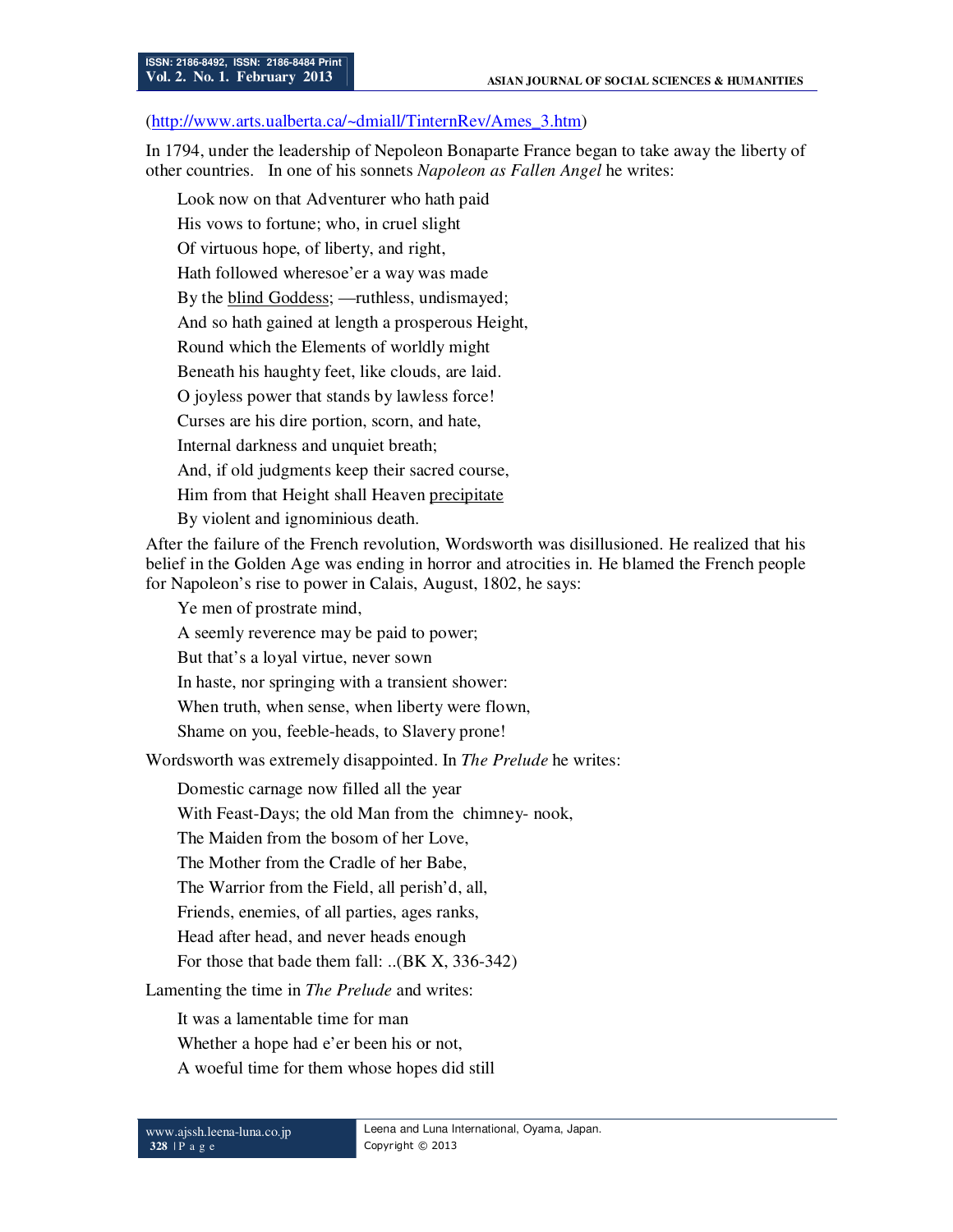Outlast the shock; most woeful for those few,

They had the deepest feeling of the grief,

Who still were flattered, and had trust in man. (BK X,387-392)

Purkis is of the view that 'Wordsworth was intensely politically conscious all his life; he may have changed sides, but he never lost interest in the battle. He is indeed the most political of all our poets and this is hardly surprising when we remember that he grew up in an age of Revolutions'(Purkis,2003:20). Wordsworth had witnessed enough of bloodshed and horror in France. He accepts conservatism and follows the principles advocated by Edmund Burke. He realized that like an oak Burke's constitution was organic, time honored, slow to change and grow, protective of the subjects who sheltered beneath it. He compares Burke to an oak tree, acknowledging the power of his symbol as an anti- revolutionary- a conservative. In *The Prelude* he says:

I see him,- old but vigorous in age,

Stand like an oak whose stag-horn branches start

Out of its leafy crown, the more to awe

The younger brothern of the groove..

While he forewarns, denounces, launches forth,

Against all systems built on abstract rights,

Keen ridicule; the majesty proclaims

Of institutes and laws, hallowed by time;

Declares the vital powers of social ties

Endeared by custom; and with high disdain,

Exploding upstart Theory, insists

Upon the allegiance to which men are born.

 As a conservative Wordsworth preaches that there must be respect for institutions, tradition, religion and judgment of community because it is formed after thousands of experiments in the great laboratory of time. Change, for Wordsworth includes no risk of a chaotic social order, but instead entails gradual orderly progress towards a better society. Go slow he warns the advocates of change. Wordsworth does not like volcanic burst and of violent upheaval. He advises the people of England in the following words:

Long favored England! Be not thou misled

By monstrous theories of alien growth

Lest alien frenzy seize thee.

Wordsworth returned to the Lake District. In his sonnet Composed in the Valley near Dover, on the Day of Landing, Wordsworth contrasts the enslavement of Europe with the political freedom still prevailing in his own country. The sonnet speaks of the relief with which he again sets foot on English soil. He expresses his satisfaction in the following lines:

All, all are English. Oft have I looked round? With joy in Kent's green vales; but never found Myself so satisfied in heart before. Europe is yet in bonds;but let that pass, Thought for another moment.Thou art free,